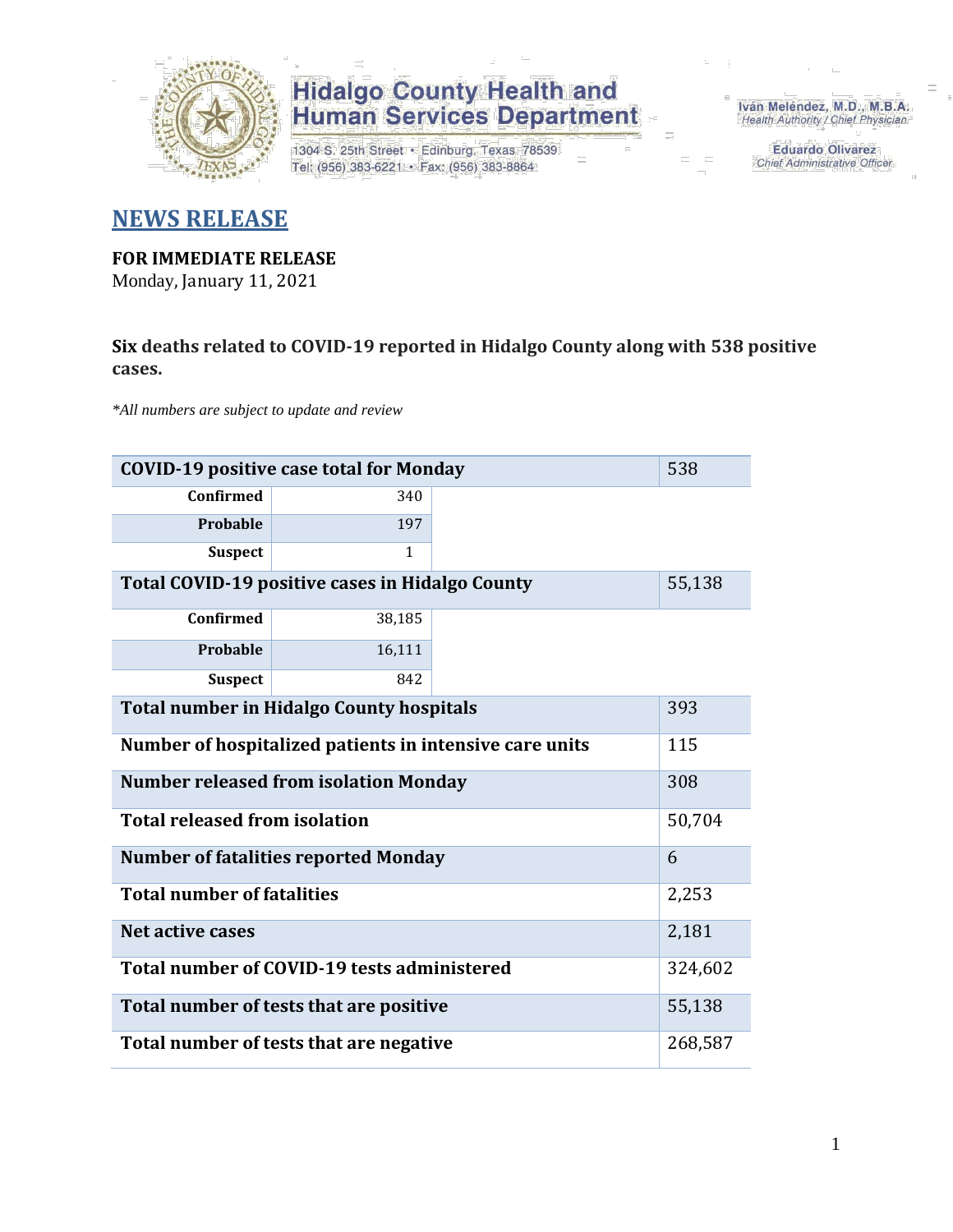

1304 S. 25th Street · Edinburg, Texas 78539 Tel: (956) 383-6221 · Fax: (956) 383-8864

Iván Meléndez, M.D., M.B.A. Health Authority / Chief Physician

> **Eduardo Olivarez** Chief Administrative Officer

*Hidalgo County uses the case status definition provided by the Texas Department of State Health Service's 2020 Epi Case Criteria Guide revised November 2020.*

- *1. Confirmed: A person who has tested positive through a molecular or PCR (oral or nasal swabs) test that looks for the presence of the virus's genetic material.*
- *2. Probable: A person who meets presumptive laboratory evidence through detection of COVID-19 by antigen test in a respiratory specimen.*
- *3. Suspect: A person who meets supported laboratory evidence through detection of specific antibodies in serum, plasma, whole body, and no prior history of being confirmed or probable case.*

*For more information of case status definition for COVID-19, please refer to:*

[https://www.dshs.state.tx.us/IDCU/investigation/epi-case-criteria-guide/2020-Epi-Case-Criteria-](https://www.dshs.state.tx.us/IDCU/investigation/epi-case-criteria-guide/2020-Epi-Case-Criteria-Guide.pdf)[Guide.pdf](https://www.dshs.state.tx.us/IDCU/investigation/epi-case-criteria-guide/2020-Epi-Case-Criteria-Guide.pdf)

The deaths include:

|              | Age   | <b>Gender</b> | City        |
|--------------|-------|---------------|-------------|
| $\mathbf{1}$ | $70+$ | Female        | Alamo       |
| $\mathbf{2}$ | 60s   | Male          | Edinburg    |
| 3            | $70+$ | Female        | McAllen     |
| 4            | $70+$ | Male          | McAllen     |
| 5            | 40s   | Male          | Undisclosed |
| 6            | $70+$ | Female        | Weslaco     |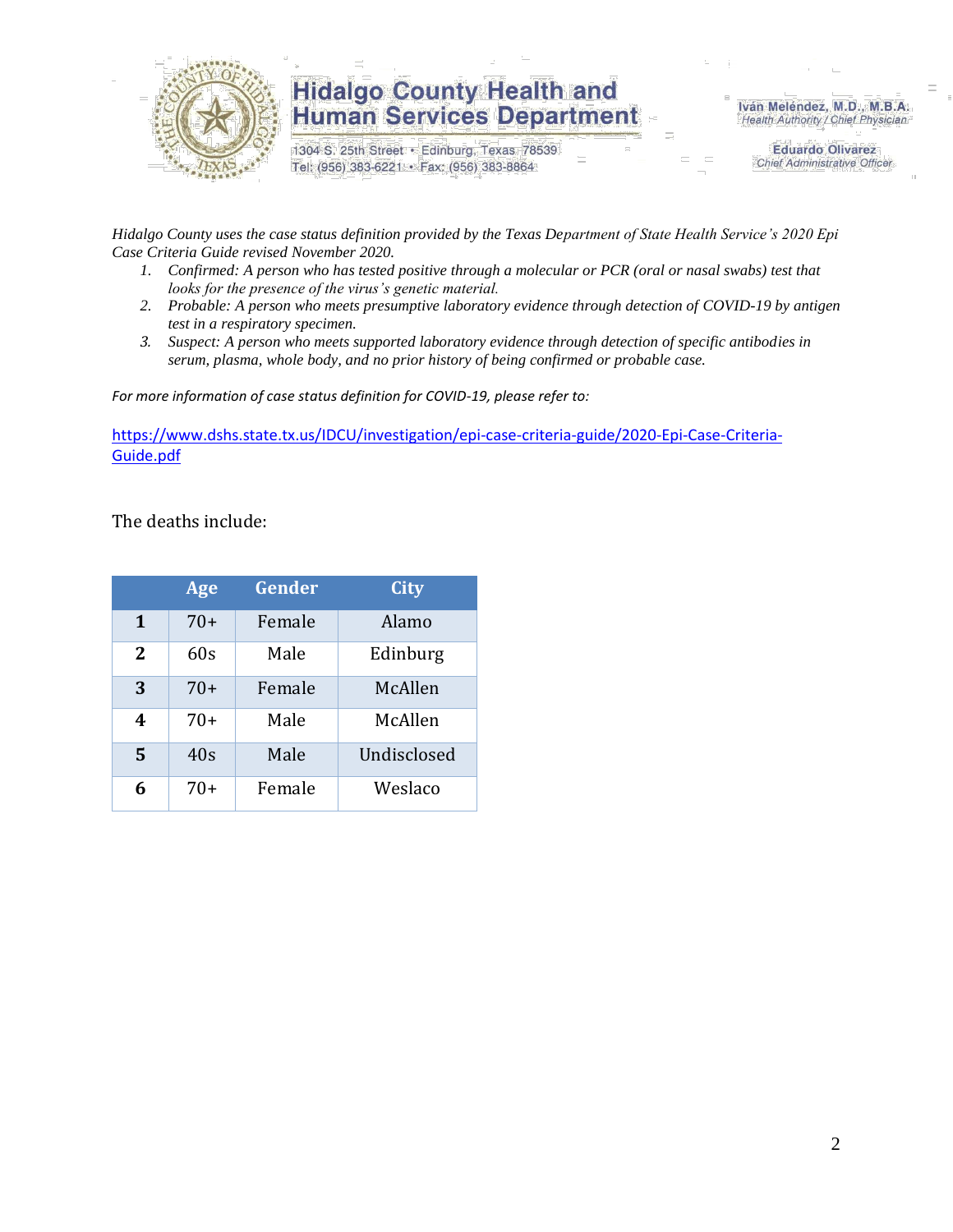

1304 S. 25th Street · Edinburg, Texas 78539 Tel: (956) 383-6221 · Fax: (956) 383-8864

Iván Meléndez, M.D., M.B.A. Health Authority / Chief Physician

> Eduardo Olivarez Chief Administrative Officer

#### Monday, January 11, 2021 positive cases include:

|                         | Age               | <b>Gender</b>             | City  |     | Age              | <b>Gender</b>           | <b>City</b> |     | Age          | <b>Gender</b>  | <b>City</b> |
|-------------------------|-------------------|---------------------------|-------|-----|------------------|-------------------------|-------------|-----|--------------|----------------|-------------|
| $\mathbf{1}$            | Range<br>$0 - 19$ | M                         | Alamo | 181 | Range<br>60s     | M                       | Edinburg    | 360 | Range<br>60s | M              | Mission     |
| $\mathbf{2}$            | $0 - 19$          | $\rm F$                   | Alamo | 182 | $70+$            | M                       | Edinburg    | 361 | 60s          | $\rm F$        |             |
|                         |                   |                           |       |     |                  |                         |             |     |              |                | Mission     |
| 3                       | $0 - 19$          | ${\bf F}$                 | Alamo | 183 | $0 - 19$         | ${\bf F}$               | Hidalgo     | 362 | 60s          | $\mathbf M$    | Mission     |
| $\boldsymbol{4}$        | $0 - 19$          | $\boldsymbol{\mathrm{F}}$ | Alamo | 184 | 20s              | $\rm F$                 | Hidalgo     | 363 | 60s          | $\rm F$        | Mission     |
| $\overline{\mathbf{5}}$ | $0 - 19$          | M                         | Alamo | 185 | $\overline{30s}$ | ${\bf F}$               | Hidalgo     | 364 | 60s          | $\rm F$        | Mission     |
| 6                       | $0 - 19$          | ${\bf F}$                 | Alamo | 186 | 40s              | ${\bf F}$               | Hidalgo     | 365 | 60s          | M              | Mission     |
| $\overline{7}$          | $0 - 19$          | $\mathbf M$               | Alamo | 187 | 40s              | $\rm F$                 | Hidalgo     | 366 | $70+$        | $\rm F$        | Mission     |
| ${\bf 8}$               | $0 - 19$          | $\rm F$                   | Alamo | 188 | 40s              | $\mathbf M$             | Hidalgo     | 367 | $70+$        | $\mathbf M$    | Mission     |
| 9                       | 20s               | $\overline{\mathrm{F}}$   | Alamo | 189 | 60s              | ${\bf F}$               | Hidalgo     | 368 | $70+$        | $\rm F$        | Mission     |
| 10                      | 20s               | M                         | Alamo | 190 | 60s              | M                       | Hidalgo     | 369 | $70+$        | M              | Mission     |
| 11                      | 20s               | $\mathbf M$               | Alamo | 191 | $70+$            | ${\bf F}$               | Hidalgo     | 370 | $70+$        | $\mathbf M$    | Mission     |
| 12                      | 20s               | $\rm F$                   | Alamo | 192 | $0 - 19$         | $\rm F$                 | McAllen     | 371 | $70+$        | $\overline{F}$ | Mission     |
| 13                      | 20s               | ${\bf F}$                 | Alamo | 193 | $0 - 19$         | ${\bf F}$               | McAllen     | 372 | $70+$        | $\rm F$        | Mission     |
| 14                      | 30s               | $\rm F$                   | Alamo | 194 | $0 - 19$         | ${\bf F}$               | McAllen     | 373 | $70+$        | M              | Mission     |
| 15                      | 30s               | ${\bf F}$                 | Alamo | 195 | $0 - 19$         | $\mathbf M$             | McAllen     | 374 | $70+$        | $\mathbf M$    | Mission     |
| 16                      | 30s               | $\boldsymbol{\mathrm{F}}$ | Alamo | 196 | $0 - 19$         | $\rm F$                 | McAllen     | 375 | $70+$        | $\rm F$        | Mission     |
| 17                      | 30s               | ${\bf F}$                 | Alamo | 197 | $0 - 19$         | $\rm F$                 | McAllen     | 376 | $70+$        | $\overline{F}$ | Mission     |
| 18                      | 40s               | $\rm F$                   | Alamo | 198 | $0 - 19$         | $\mathbf M$             | McAllen     | 377 | $70+$        | $\rm F$        | Mission     |
| 19                      | 40s               | $\mathbf M$               | Alamo | 199 | 20s              | ${\bf F}$               | McAllen     | 378 | $0 - 19$     | $\mathbf M$    | Pharr       |
| 20                      | $\overline{50s}$  | M                         | Alamo | 200 | 20s              | $\mathbf F$             | McAllen     | 379 | $0 - 19$     | M              | Pharr       |
| 21                      | 50s               | $\overline{\mathrm{F}}$   | Alamo | 201 | 20s              | ${\bf F}$               | McAllen     | 380 | $0 - 19$     | $\rm F$        | Pharr       |
| 22                      | $70+$             | $\mathbf M$               | Alamo | 202 | 20s              | $\mathbf M$             | McAllen     | 381 | $0 - 19$     | $\mathbf M$    | Pharr       |
| 23                      | $70+$             | M                         | Alamo | 203 | 20s              | $\mathbf M$             | McAllen     | 382 | $0 - 19$     | $\rm F$        | Pharr       |
| 24                      | $0 - 19$          | M                         | Alton | 204 | 20s              | M                       | McAllen     | 383 | $0 - 19$     | $\rm F$        | Pharr       |
| 25                      | $\overline{20s}$  | $\overline{\mathrm{F}}$   | Alton | 205 | 20s              | $\overline{\mathrm{F}}$ | McAllen     | 384 | $0 - 19$     | $\overline{M}$ | Pharr       |
| 26                      | 30s               | $\rm F$                   | Alton | 206 | 20s              | $\mathbf M$             | McAllen     | 385 | $0 - 19$     | $\rm F$        | Pharr       |
| 27                      | 30s               | $\mathbf M$               | Alton | 207 | 20s              | ${\bf F}$               | McAllen     | 386 | 20s          | $\mathbf M$    | Pharr       |
| 28                      | 40s               | $\rm F$                   | Alton | 208 | 20s              | ${\bf F}$               | McAllen     | 387 | 20s          | $\rm F$        | Pharr       |
| 29                      | 40s               | $\rm F$                   | Alton | 209 | 20s              | $\mathbf M$             | McAllen     | 388 | 20s          | $\mathbf M$    | Pharr       |
| 30                      | 60s               | $\mathbf M$               | Alton | 210 | 20s              | $\rm F$                 | McAllen     | 389 | 20s          | $\mathbf M$    | Pharr       |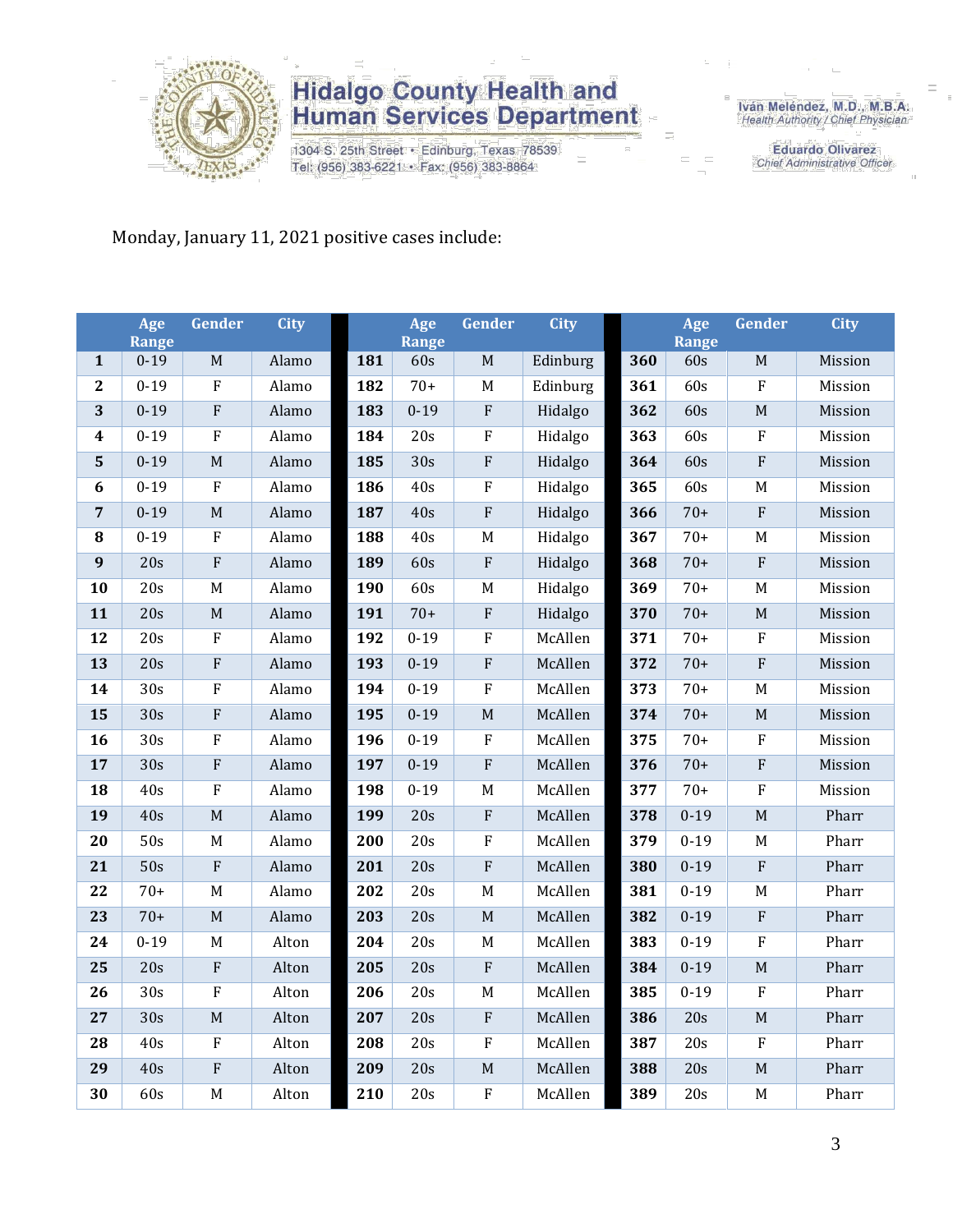

1304 S. 25th Street · Edinburg, Texas 78539 Tel: (956) 383-6221 · Fax: (956) 383-8864

Iván Meléndez, M.D., M.B.A.<br>Health Authority / Chief Physician

| 31 | $0 - 19$ | M                         | Donna    | 211 | 20s             | M           | McAllen | 390 | 20s      | M                         | Pharr    |
|----|----------|---------------------------|----------|-----|-----------------|-------------|---------|-----|----------|---------------------------|----------|
| 32 | $0 - 19$ | M                         | Donna    | 212 | 20s             | $\rm F$     | McAllen | 391 | 20s      | $\mathbf{F}$              | Pharr    |
| 33 | $0 - 19$ | $\boldsymbol{\mathrm{F}}$ | Donna    | 213 | 20s             | $M_{\odot}$ | McAllen | 392 | 20s      | $\mathbf M$               | Pharr    |
| 34 | $0 - 19$ | M                         | Donna    | 214 | 20s             | M           | McAllen | 393 | 20s      | $\rm F$                   | Pharr    |
| 35 | $0 - 19$ | $\boldsymbol{\mathrm{F}}$ | Donna    | 215 | 20s             | ${\bf F}$   | McAllen | 394 | 20s      | $\rm F$                   | Pharr    |
| 36 | $0 - 19$ | $\mathbf F$               | Donna    | 216 | 20s             | F           | McAllen | 395 | 20s      | M                         | Pharr    |
| 37 | $0 - 19$ | $\boldsymbol{\mathrm{F}}$ | Donna    | 217 | 30s             | ${\bf F}$   | McAllen | 396 | 30s      | $\mathbf M$               | Pharr    |
| 38 | $0 - 19$ | M                         | Donna    | 218 | 30 <sub>s</sub> | ${\bf F}$   | McAllen | 397 | 30s      | $\rm F$                   | Pharr    |
| 39 | $0 - 19$ | $\mathbf M$               | Donna    | 219 | 30s             | ${\bf F}$   | McAllen | 398 | 30s      | $\, {\bf F}$              | Pharr    |
| 40 | $0 - 19$ | M                         | Donna    | 220 | 30s             | M           | McAllen | 399 | 30s      | $\rm F$                   | Pharr    |
| 41 | 20s      | $\mathbf M$               | Donna    | 221 | 30s             | ${\bf F}$   | McAllen | 400 | 30s      | $\rm F$                   | Pharr    |
| 42 | 20s      | M                         | Donna    | 222 | 30 <sub>s</sub> | M           | McAllen | 401 | 30s      | M                         | Pharr    |
| 43 | 20s      | ${\bf F}$                 | Donna    | 223 | 30s             | $\mathbf M$ | McAllen | 402 | 30s      | $\mathbf{F}$              | Pharr    |
| 44 | 20s      | $\mathbf F$               | Donna    | 224 | 30 <sub>s</sub> | M           | McAllen | 403 | 40s      | M                         | Pharr    |
| 45 | 30s      | $\boldsymbol{\mathrm{F}}$ | Donna    | 225 | 30s             | ${\bf F}$   | McAllen | 404 | 40s      | $\rm F$                   | Pharr    |
| 46 | 30s      | M                         | Donna    | 226 | 30 <sub>s</sub> | M           | McAllen | 405 | 40s      | M                         | Pharr    |
| 47 | 30s      | $\boldsymbol{\mathrm{F}}$ | Donna    | 227 | 40s             | ${\bf F}$   | McAllen | 406 | 40s      | $\mathbf{F}$              | Pharr    |
| 48 | 30s      | M                         | Donna    | 228 | 40s             | ${\bf F}$   | McAllen | 407 | 50s      | M                         | Pharr    |
| 49 | 30s      | $\boldsymbol{\mathrm{F}}$ | Donna    | 229 | 40s             | $\mathbf M$ | McAllen | 408 | 50s      | $\boldsymbol{\mathrm{F}}$ | Pharr    |
| 50 | 40s      | M                         | Donna    | 230 | 40s             | M           | McAllen | 409 | 50s      | $\mathbf{F}$              | Pharr    |
| 51 | 40s      | ${\bf F}$                 | Donna    | 231 | 40s             | $\mathbf M$ | McAllen | 410 | 50s      | $\mathbf M$               | Pharr    |
| 52 | 40s      | M                         | Donna    | 232 | 40s             | ${\bf F}$   | McAllen | 411 | 50s      | $\mathbf{F}$              | Pharr    |
| 53 | 40s      | $\mathbf M$               | Donna    | 233 | 40s             | $\mathbf M$ | McAllen | 412 | 50s      | $\mathbf M$               | Pharr    |
| 54 | 40s      | $\mathbf F$               | Donna    | 234 | 40s             | $\rm F$     | McAllen | 413 | 50s      | M                         | Pharr    |
| 55 | 40s      | $\mathbf M$               | Donna    | 235 | 40s             | $\mathbf M$ | McAllen | 414 | 60s      | $\mathbf{F}$              | Pharr    |
| 56 | 40s      | M                         | Donna    | 236 | 40s             | ${\bf F}$   | McAllen | 415 | $70+$    | M                         | Pharr    |
| 57 | 40s      | $\mathbf M$               | Donna    | 237 | 40s             | $\mathbf M$ | McAllen | 416 | $70+$    | $\mathbf M$               | Pharr    |
| 58 | 50s      | F                         | Donna    | 238 | 50s             | ${\bf F}$   | McAllen | 417 | $70+$    | M                         | Pharr    |
| 59 | 60s      | $\rm F$                   | Donna    | 239 | 50s             | $\mathbf M$ | McAllen | 418 | $0 - 19$ | $\mathbf M$               | San Juan |
| 60 | 60s      | ${\bf F}$                 | Donna    | 240 | 50s             | ${\bf F}$   | McAllen | 419 | $0 - 19$ | ${\bf F}$                 | San Juan |
| 61 | $70+$    | $\boldsymbol{\mathrm{F}}$ | Donna    | 241 | 50s             | $\mathbf M$ | McAllen | 420 | $0 - 19$ | $\mathbf M$               | San Juan |
| 62 | $70+$    | M                         | Donna    | 242 | 50s             | $\rm F$     | McAllen | 421 | $0 - 19$ | M                         | San Juan |
| 63 | $70+$    | $\mathbf M$               | Donna    | 243 | 50s             | ${\bf F}$   | McAllen | 422 | $0 - 19$ | $\rm F$                   | San Juan |
| 64 | $0 - 19$ | M                         | Edinburg | 244 | 50s             | M           | McAllen | 423 | 20s      | M                         | San Juan |
| 65 | $0 - 19$ | $\rm F$                   | Edinburg | 245 | 50s             | $\mathbf M$ | McAllen | 424 | 20s      | M                         | San Juan |
| 66 | $0 - 19$ | M                         | Edinburg | 246 | 50s             | M           | McAllen | 425 | 30s      | M                         | San Juan |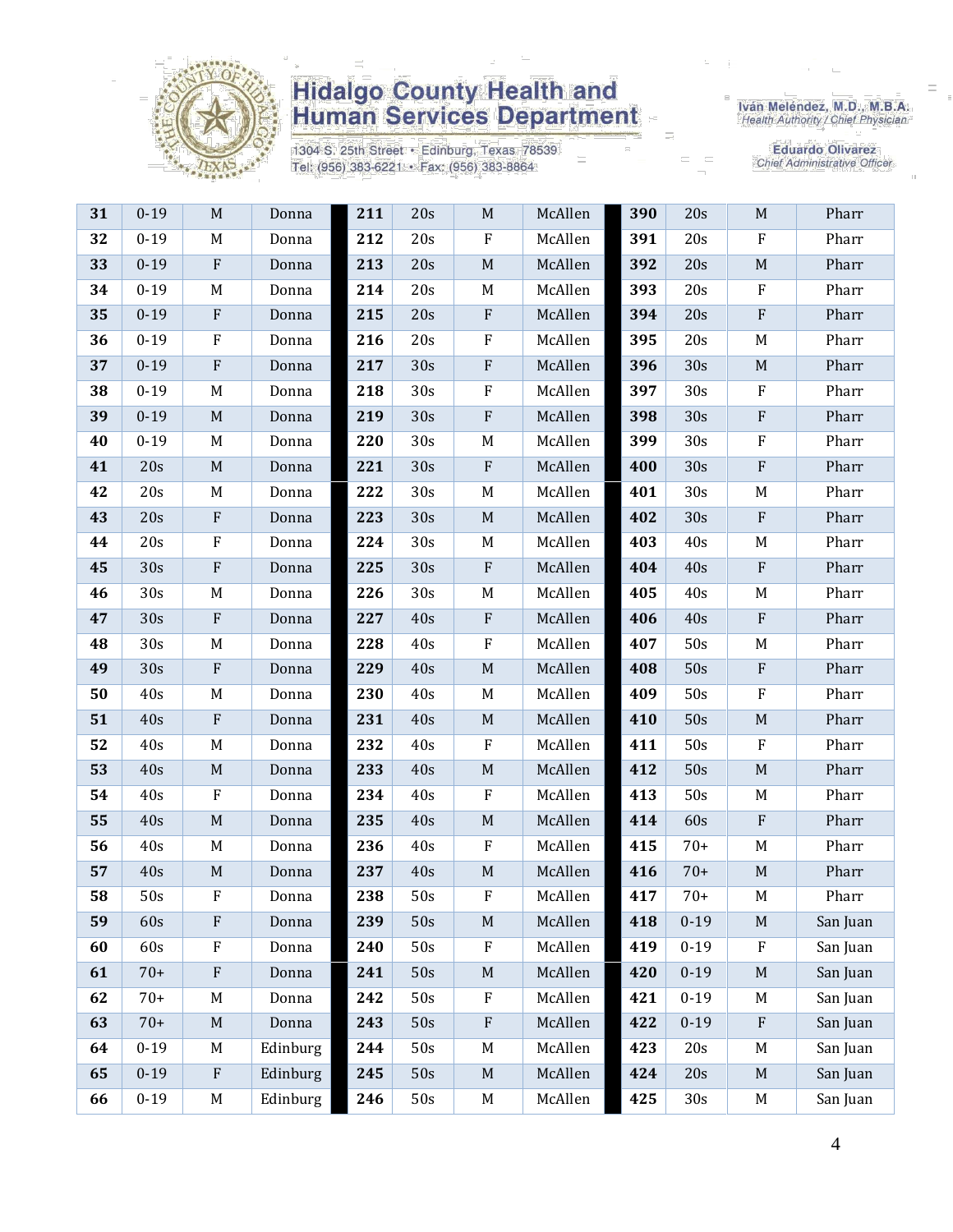

1304 S. 25th Street · Edinburg, Texas 78539 Tel: (956) 383-6221 · Fax: (956) 383-8864

Iván Meléndez, M.D., M.B.A.<br>Health Authority / Chief Physician

| 67  | $0 - 19$ | $\mathbf M$ | Edinburg | 247 | 50s      | ${\bf F}$   | McAllen  | 426 | 30s      | ${\bf F}$   | San Juan    |
|-----|----------|-------------|----------|-----|----------|-------------|----------|-----|----------|-------------|-------------|
| 68  | $0 - 19$ | $\rm F$     | Edinburg | 248 | 60s      | ${\bf F}$   | McAllen  | 427 | 30s      | ${\bf F}$   | San Juan    |
| 69  | $0-19$   | $\rm F$     | Edinburg | 249 | 60s      | $\mathbf M$ | McAllen  | 428 | 30s      | $\mathbf M$ | San Juan    |
| 70  | $0 - 19$ | $\mathbf M$ | Edinburg | 250 | 60s      | $\mathbf M$ | McAllen  | 429 | 40s      | $\mathbf M$ | San Juan    |
| 71  | $0 - 19$ | $\rm F$     | Edinburg | 251 | 60s      | ${\bf F}$   | McAllen  | 430 | 40s      | ${\bf F}$   | San Juan    |
| 72  | $0 - 19$ | $\rm F$     | Edinburg | 252 | 60s      | M           | McAllen  | 431 | 40s      | F           | San Juan    |
| 73  | $0 - 19$ | $\rm F$     | Edinburg | 253 | 60s      | $\mathbf M$ | McAllen  | 432 | 40s      | ${\bf F}$   | San Juan    |
| 74  | $0 - 19$ | $\rm F$     | Edinburg | 254 | 60s      | ${\bf F}$   | McAllen  | 433 | 50s      | ${\bf F}$   | San Juan    |
| 75  | $0 - 19$ | $\mathbf M$ | Edinburg | 255 | 60s      | ${\bf F}$   | McAllen  | 434 | 60s      | ${\bf F}$   | San Juan    |
| 76  | $0 - 19$ | M           | Edinburg | 256 | 60s      | $\rm F$     | McAllen  | 435 | $70+$    | M           | San Juan    |
| 77  | $0 - 19$ | $\rm F$     | Edinburg | 257 | $70+$    | $\mathbf M$ | McAllen  | 436 | $0 - 19$ | ${\bf F}$   | Undisclosed |
| 78  | $0 - 19$ | M           | Edinburg | 258 | $70+$    | $\rm F$     | McAllen  | 437 | $0 - 19$ | $\mathbf M$ | Undisclosed |
| 79  | $0 - 19$ | $\mathbf M$ | Edinburg | 259 | $70+$    | $\rm F$     | McAllen  | 438 | $0 - 19$ | ${\bf F}$   | Undisclosed |
| 80  | $0 - 19$ | M           | Edinburg | 260 | $70+$    | ${\bf F}$   | McAllen  | 439 | $0 - 19$ | ${\bf F}$   | Undisclosed |
| 81  | $0 - 19$ | $\mathbf M$ | Edinburg | 261 | $70+$    | $\rm F$     | McAllen  | 440 | $0 - 19$ | $\mathbf M$ | Undisclosed |
| 82  | $0 - 19$ | $\rm F$     | Edinburg | 262 | $0 - 19$ | ${\bf F}$   | Mercedes | 441 | $0 - 19$ | M           | Undisclosed |
| 83  | $0 - 19$ | M           | Edinburg | 263 | $0 - 19$ | $\mathbf M$ | Mercedes | 442 | $0 - 19$ | $\mathbf M$ | Undisclosed |
| 84  | $0 - 19$ | M           | Edinburg | 264 | $0 - 19$ | $\mathbf M$ | Mercedes | 443 | $0 - 19$ | M           | Undisclosed |
| 85  | $0 - 19$ | $\mathbf M$ | Edinburg | 265 | $0 - 19$ | ${\bf F}$   | Mercedes | 444 | $0 - 19$ | ${\bf F}$   | Undisclosed |
| 86  | $0 - 19$ | M           | Edinburg | 266 | $0 - 19$ | $\mathbf M$ | Mercedes | 445 | $0 - 19$ | M           | Undisclosed |
| 87  | $0 - 19$ | $\mathbf M$ | Edinburg | 267 | $0 - 19$ | $\mathbf M$ | Mercedes | 446 | $0 - 19$ | M           | Undisclosed |
| 88  | $0 - 19$ | $\rm F$     | Edinburg | 268 | $0 - 19$ | $\mathbf M$ | Mercedes | 447 | $0 - 19$ | M           | Undisclosed |
| 89  | $0 - 19$ | M           | Edinburg | 269 | $0 - 19$ | $\mathbf M$ | Mercedes | 448 | $0 - 19$ | $\mathbf M$ | Undisclosed |
| 90  | $0 - 19$ | $\rm F$     | Edinburg | 270 | $0 - 19$ | M           | Mercedes | 449 | $0 - 19$ | M           | Undisclosed |
| 91  | 20s      | $\mathbf M$ | Edinburg | 271 | 20s      | $\mathbf M$ | Mercedes | 450 | $0 - 19$ | $\mathbf M$ | Undisclosed |
| 92  | 20s      | $\rm F$     | Edinburg | 272 | 30s      | M           | Mercedes | 451 | $0 - 19$ | ${\bf F}$   | Undisclosed |
| 93  | 20s      | $\rm F$     | Edinburg | 273 | 30s      | $\rm F$     | Mercedes | 452 | $0 - 19$ | ${\bf F}$   | Undisclosed |
| 94  | 20s      | F           | Edinburg | 274 | 30s      | ${\bf F}$   | Mercedes | 453 | 20s      | ${\bf F}$   | Undisclosed |
| 95  | 20s      | ${\bf F}$   | Edinburg | 275 | 40s      | ${\bf F}$   | Mercedes | 454 | 20s      | ${\bf F}$   | Undisclosed |
| 96  | 20s      | M           | Edinburg | 276 | 40s      | M           | Mercedes | 455 | 20s      | M           | Undisclosed |
| 97  | 20s      | $\mathbf M$ | Edinburg | 277 | 50s      | $\rm F$     | Mercedes | 456 | 20s      | $\mathbf M$ | Undisclosed |
| 98  | 20s      | $\rm F$     | Edinburg | 278 | 50s      | $\mathbf M$ | Mercedes | 457 | 20s      | $\rm F$     | Undisclosed |
| 99  | 20s      | $\rm F$     | Edinburg | 279 | 50s      | $\mathbf M$ | Mercedes | 458 | 20s      | ${\bf F}$   | Undisclosed |
| 100 | 20s      | M           | Edinburg | 280 | 50s      | $\rm F$     | Mercedes | 459 | 20s      | F           | Undisclosed |
| 101 | 20s      | ${\bf F}$   | Edinburg | 281 | 50s      | $\rm F$     | Mercedes | 460 | 20s      | M           | Undisclosed |
| 102 | 20s      | M           | Edinburg | 282 | 60s      | $\rm F$     | Mercedes | 461 | 30s      | ${\bf F}$   | Undisclosed |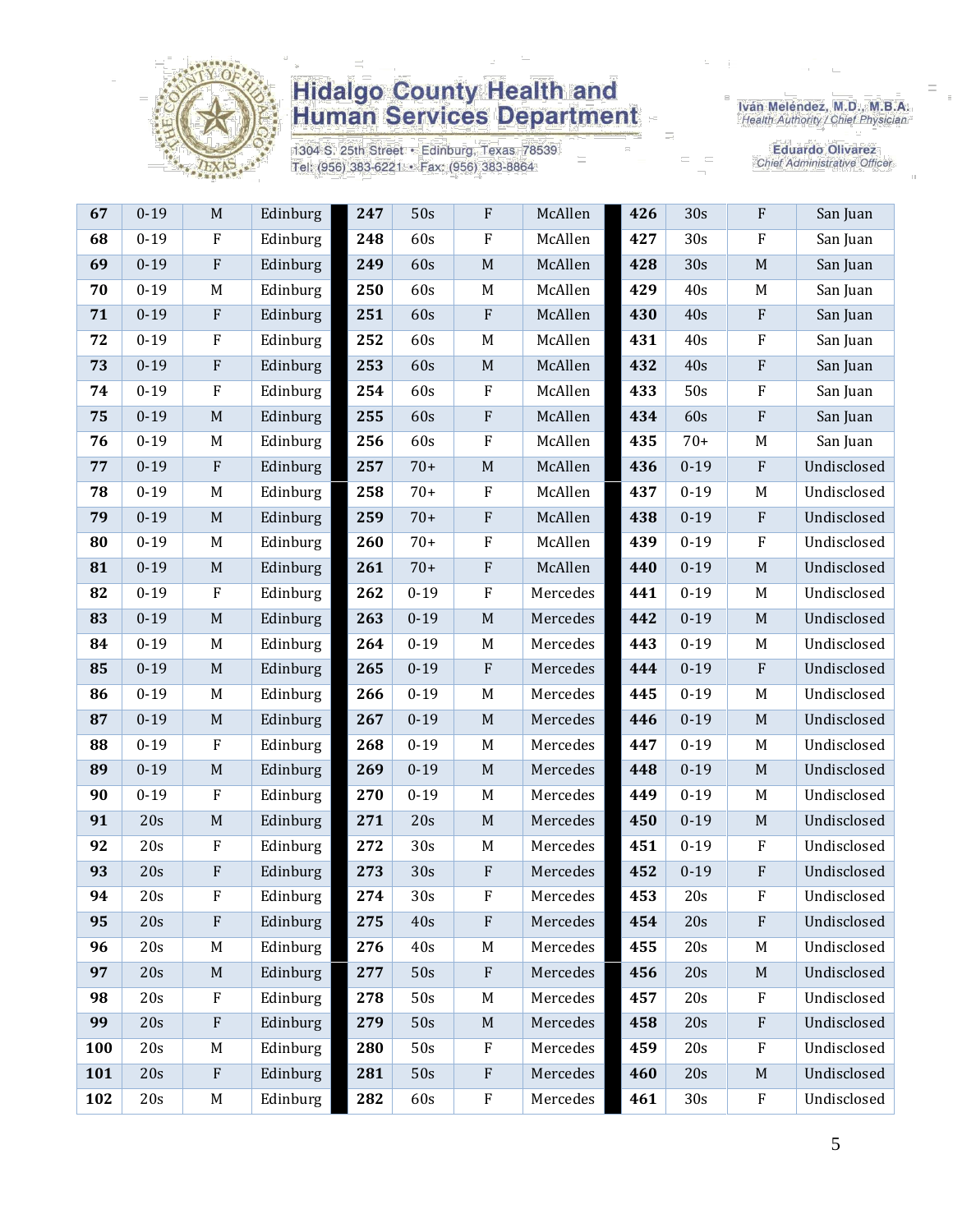

1304 S. 25th Street · Edinburg, Texas 78539 Tel: (956) 383-6221 · Fax: (956) 383-8864

Iván Meléndez, M.D., M.B.A.<br>Health Authority / Chief Physician

| 103 | 20s | $\mathbf M$ | Edinburg | 283 | 60s      | $\mathbf F$               | Mercedes | 462 | 30s      | $\mathbf{F}$ | Undisclosed |
|-----|-----|-------------|----------|-----|----------|---------------------------|----------|-----|----------|--------------|-------------|
| 104 | 20s | F           | Edinburg | 284 | $70+$    | $\boldsymbol{F}$          | Mercedes | 463 | 30s      | $\rm F$      | Undisclosed |
| 105 | 20s | $\mathbf M$ | Edinburg | 285 | $0 - 19$ | $\rm F$                   | Mission  | 464 | 30s      | $\rm F$      | Undisclosed |
| 106 | 20s | ${\bf F}$   | Edinburg | 286 | $0 - 19$ | M                         | Mission  | 465 | 30s      | M            | Undisclosed |
| 107 | 20s | ${\bf F}$   | Edinburg | 287 | $0 - 19$ | $\mathbf M$               | Mission  | 466 | 30s      | $\mathbf M$  | Undisclosed |
| 108 | 30s | M           | Edinburg | 288 | $0 - 19$ | M                         | Mission  | 467 | 30s      | M            | Undisclosed |
| 109 | 30s | $\mathbf M$ | Edinburg | 289 | $0 - 19$ | $\rm F$                   | Mission  | 468 | 30s      | M            | Undisclosed |
| 110 | 30s | $\rm F$     | Edinburg | 290 | $0 - 19$ | M                         | Mission  | 469 | 40s      | M            | Undisclosed |
| 111 | 30s | $\mathbf M$ | Edinburg | 291 | $0 - 19$ | ${\bf F}$                 | Mission  | 470 | 40s      | M            | Undisclosed |
| 112 | 30s | M           | Edinburg | 292 | $0 - 19$ | M                         | Mission  | 471 | 40s      | $\rm F$      | Undisclosed |
| 113 | 30s | $\mathbf M$ | Edinburg | 293 | $0 - 19$ | $\mathbf M$               | Mission  | 472 | 40s      | ${\bf F}$    | Undisclosed |
| 114 | 30s | M           | Edinburg | 294 | $0 - 19$ | $M_{\rm}$                 | Mission  | 473 | 40s      | M            | Undisclosed |
| 115 | 30s | ${\bf F}$   | Edinburg | 295 | $0 - 19$ | $\mathbf M$               | Mission  | 474 | 40s      | ${\bf F}$    | Undisclosed |
| 116 | 30s | M           | Edinburg | 296 | $0 - 19$ | $\rm F$                   | Mission  | 475 | 40s      | $\rm F$      | Undisclosed |
| 117 | 30s | $\mathbf M$ | Edinburg | 297 | $0 - 19$ | $\rm F$                   | Mission  | 476 | 40s      | $\mathbf M$  | Undisclosed |
| 118 | 30s | F           | Edinburg | 298 | $0 - 19$ | M                         | Mission  | 477 | 40s      | $\rm F$      | Undisclosed |
| 119 | 30s | $\mathbf M$ | Edinburg | 299 | $0 - 19$ | $\rm F$                   | Mission  | 478 | 40s      | $\mathbf M$  | Undisclosed |
| 120 | 30s | M           | Edinburg | 300 | $0 - 19$ | M                         | Mission  | 479 | 40s      | $\rm F$      | Undisclosed |
| 121 | 30s | ${\bf F}$   | Edinburg | 301 | $0 - 19$ | ${\bf F}$                 | Mission  | 480 | 50s      | $\mathbf M$  | Undisclosed |
| 122 | 30s | $\rm F$     | Edinburg | 302 | $0 - 19$ | M                         | Mission  | 481 | 50s      | M            | Undisclosed |
| 123 | 30s | $\mathbf M$ | Edinburg | 303 | 20s      | ${\bf F}$                 | Mission  | 482 | 60s      | $\rm F$      | Undisclosed |
| 124 | 30s | $\rm F$     | Edinburg | 304 | 20s      | M                         | Mission  | 483 | 60s      | M            | Undisclosed |
| 125 | 30s | ${\bf F}$   | Edinburg | 305 | 20s      | $\mathbf M$               | Mission  | 484 | 60s      | M            | Undisclosed |
| 126 | 30s | M           | Edinburg | 306 | 20s      | $\rm F$                   | Mission  | 485 | $70+$    | $\rm F$      | Undisclosed |
| 127 | 30s | M           | Edinburg | 307 | 20s      | $\boldsymbol{\mathrm{F}}$ | Mission  | 486 | $70+$    | ${\bf F}$    | Undisclosed |
| 128 | 40s | $\rm F$     | Edinburg | 308 | 20s      | $\rm F$                   | Mission  | 487 | $70+$    | M            | Undisclosed |
| 129 | 40s | ${\bf F}$   | Edinburg | 309 | 20s      | $\mathbf M$               | Mission  | 488 | $0 - 19$ | $\mathbf M$  | Weslaco     |
| 130 | 40s | M           | Edinburg | 310 | 20s      | M                         | Mission  | 489 | $0 - 19$ | M            | Weslaco     |
| 131 | 40s | $\mathbf M$ | Edinburg | 311 | 20s      | $\mathbf M$               | Mission  | 490 | $0 - 19$ | $\mathbf{F}$ | Weslaco     |
| 132 | 40s | M           | Edinburg | 312 | 20s      | $\mathbf F$               | Mission  | 491 | $0 - 19$ | M            | Weslaco     |
| 133 | 40s | $\mathbf M$ | Edinburg | 313 | 20s      | $\boldsymbol{\mathrm{F}}$ | Mission  | 492 | $0 - 19$ | M            | Weslaco     |
| 134 | 40s | M           | Edinburg | 314 | 20s      | $\rm F$                   | Mission  | 493 | $0 - 19$ | $\rm F$      | Weslaco     |
| 135 | 40s | $\mathbf M$ | Edinburg | 315 | 30s      | $\mathbf M$               | Mission  | 494 | $0 - 19$ | $\rm F$      | Weslaco     |
| 136 | 40s | $\rm F$     | Edinburg | 316 | 30s      | $\rm F$                   | Mission  | 495 | 20s      | $\rm F$      | Weslaco     |
| 137 | 40s | $\mathbf M$ | Edinburg | 317 | 30s      | $\mathbf M$               | Mission  | 496 | 20s      | M            | Weslaco     |
| 138 | 40s | M           | Edinburg | 318 | 30s      | ${\bf F}$                 | Mission  | 497 | 20s      | M            | Weslaco     |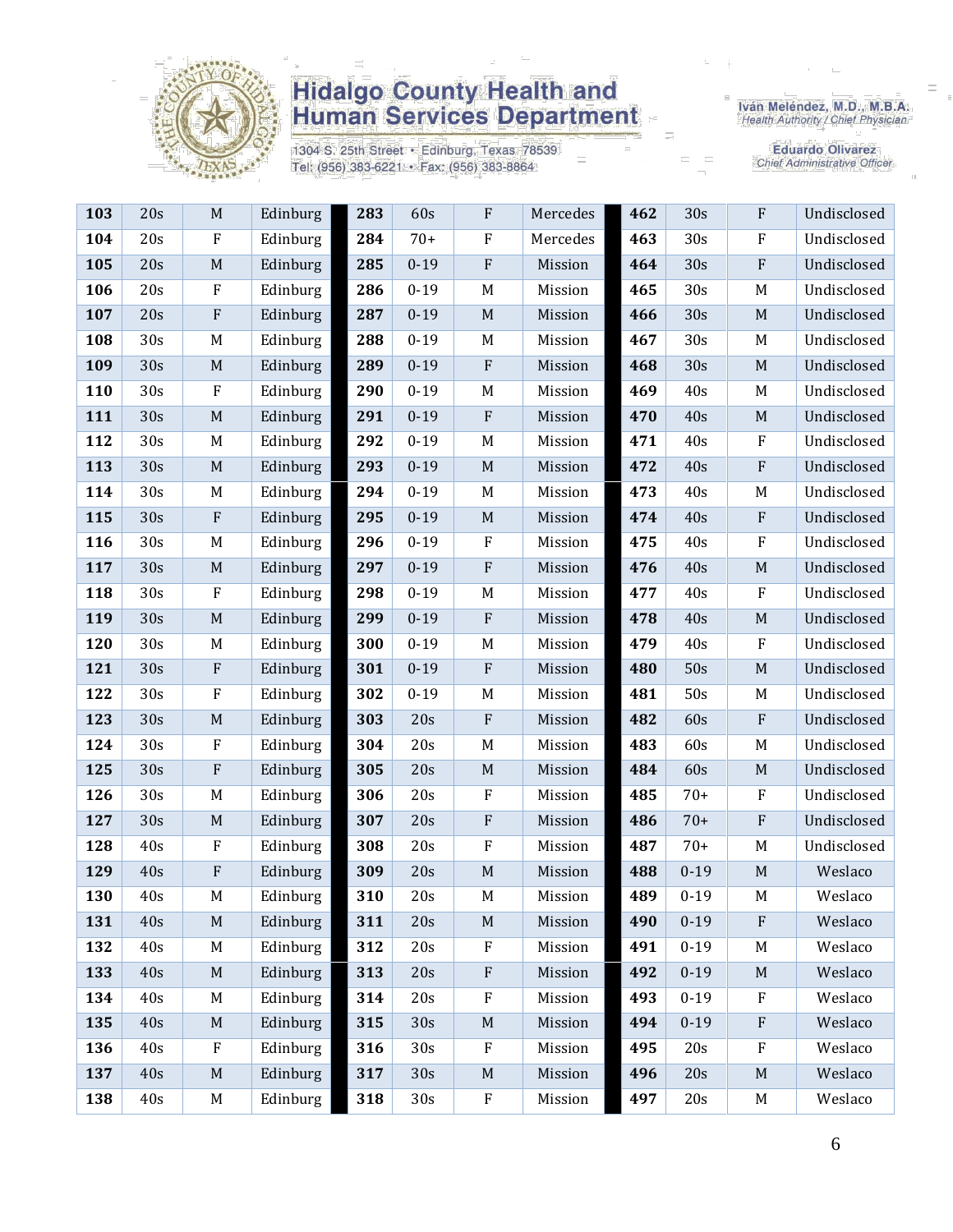

1304 S. 25th Street · Edinburg, Texas 78539 Tel: (956) 383-6221 · Fax: (956) 383-8864

Iván Meléndez, M.D., M.B.A.<br>Health Authority / Chief Physician

| 139 | 40s | $\mathbf M$               | Edinburg | 319 | 30s | $\mathbf M$               | Mission | 498 | 20s | $\mathbf M$ | Weslaco |
|-----|-----|---------------------------|----------|-----|-----|---------------------------|---------|-----|-----|-------------|---------|
| 140 | 40s | $\rm F$                   | Edinburg | 320 | 30s | $\rm F$                   | Mission | 499 | 20s | $\rm F$     | Weslaco |
| 141 | 40s | ${\bf F}$                 | Edinburg | 321 | 30s | $\rm F$                   | Mission | 500 | 20s | ${\bf F}$   | Weslaco |
| 142 | 40s | M                         | Edinburg | 322 | 30s | $\rm F$                   | Mission | 501 | 20s | M           | Weslaco |
| 143 | 40s | ${\bf F}$                 | Edinburg | 323 | 30s | $\mathbf M$               | Mission | 502 | 20s | ${\bf F}$   | Weslaco |
| 144 | 40s | ${\bf F}$                 | Edinburg | 324 | 30s | $\mathbf F$               | Mission | 503 | 20s | $\rm F$     | Weslaco |
| 145 | 40s | ${\bf F}$                 | Edinburg | 325 | 30s | ${\bf F}$                 | Mission | 504 | 20s | $\rm F$     | Weslaco |
| 146 | 40s | M                         | Edinburg | 326 | 30s | $\mathbf M$               | Mission | 505 | 20s | M           | Weslaco |
| 147 | 40s | $\boldsymbol{\mathrm{F}}$ | Edinburg | 327 | 30s | $\rm F$                   | Mission | 506 | 20s | $\mathbf M$ | Weslaco |
| 148 | 50s | M                         | Edinburg | 328 | 30s | M                         | Mission | 507 | 20s | $\rm F$     | Weslaco |
| 149 | 50s | ${\bf F}$                 | Edinburg | 329 | 30s | $\rm F$                   | Mission | 508 | 20s | $\rm F$     | Weslaco |
| 150 | 50s | $\mathbf M$               | Edinburg | 330 | 30s | M                         | Mission | 509 | 30s | M           | Weslaco |
| 151 | 50s | ${\bf F}$                 | Edinburg | 331 | 40s | $\mathbf M$               | Mission | 510 | 30s | $\mathbf M$ | Weslaco |
| 152 | 50s | $\mathbf M$               | Edinburg | 332 | 40s | $\rm F$                   | Mission | 511 | 30s | M           | Weslaco |
| 153 | 50s | $\mathbf M$               | Edinburg | 333 | 40s | $\rm F$                   | Mission | 512 | 30s | $\mathbf M$ | Weslaco |
| 154 | 50s | M                         | Edinburg | 334 | 40s | ${\bf F}$                 | Mission | 513 | 30s | $\rm F$     | Weslaco |
| 155 | 50s | $\mathbf M$               | Edinburg | 335 | 40s | $\rm F$                   | Mission | 514 | 30s | $\mathbf M$ | Weslaco |
| 156 | 50s | M                         | Edinburg | 336 | 40s | $\rm F$                   | Mission | 515 | 30s | M           | Weslaco |
| 157 | 50s | $\mathbf M$               | Edinburg | 337 | 40s | $\mathbf M$               | Mission | 516 | 30s | $\mathbf M$ | Weslaco |
| 158 | 50s | M                         | Edinburg | 338 | 40s | $\rm F$                   | Mission | 517 | 30s | $\rm F$     | Weslaco |
| 159 | 50s | ${\bf F}$                 | Edinburg | 339 | 40s | ${\bf F}$                 | Mission | 518 | 40s | $\mathbf M$ | Weslaco |
| 160 | 50s | ${\bf F}$                 | Edinburg | 340 | 40s | $\rm F$                   | Mission | 519 | 40s | $\rm F$     | Weslaco |
| 161 | 50s | $\mathbf M$               | Edinburg | 341 | 40s | $\rm F$                   | Mission | 520 | 40s | $\mathbf M$ | Weslaco |
| 162 | 50s | $\rm F$                   | Edinburg | 342 | 50s | $\rm F$                   | Mission | 521 | 40s | $\rm F$     | Weslaco |
| 163 | 50s | ${\bf F}$                 | Edinburg | 343 | 50s | $\rm F$                   | Mission | 522 | 40s | $\mathbf M$ | Weslaco |
| 164 | 50s | ${\bf F}$                 | Edinburg | 344 | 50s | $\rm F$                   | Mission | 523 | 40s | M           | Weslaco |
| 165 | 50s | $\mathbf M$               | Edinburg | 345 | 50s | $\boldsymbol{\mathrm{F}}$ | Mission | 524 | 40s | $\rm F$     | Weslaco |
| 166 | 50s | ${\bf F}$                 | Edinburg | 346 | 50s | M                         | Mission | 525 | 50s | M           | Weslaco |
| 167 | 50s | ${\bf F}$                 | Edinburg | 347 | 50s | $\mathbf{F}$              | Mission | 526 | 50s | $\mathbf M$ | Weslaco |
| 168 | 50s | F                         | Edinburg | 348 | 50s | M                         | Mission | 527 | 50s | F           | Weslaco |
| 169 | 50s | ${\bf F}$                 | Edinburg | 349 | 50s | $\mathbf M$               | Mission | 528 | 50s | M           | Weslaco |
| 170 | 50s | M                         | Edinburg | 350 | 50s | $\rm F$                   | Mission | 529 | 50s | M           | Weslaco |
| 171 | 60s | $\mathbf M$               | Edinburg | 351 | 50s | $\rm F$                   | Mission | 530 | 50s | $\rm F$     | Weslaco |
| 172 | 60s | M                         | Edinburg | 352 | 50s | M                         | Mission | 531 | 60s | F           | Weslaco |
| 173 | 60s | ${\bf F}$                 | Edinburg | 353 | 50s | $\rm F$                   | Mission | 532 | 60s | $\rm F$     | Weslaco |
| 174 | 60s | M                         | Edinburg | 354 | 50s | M                         | Mission | 533 | 60s | M           | Weslaco |